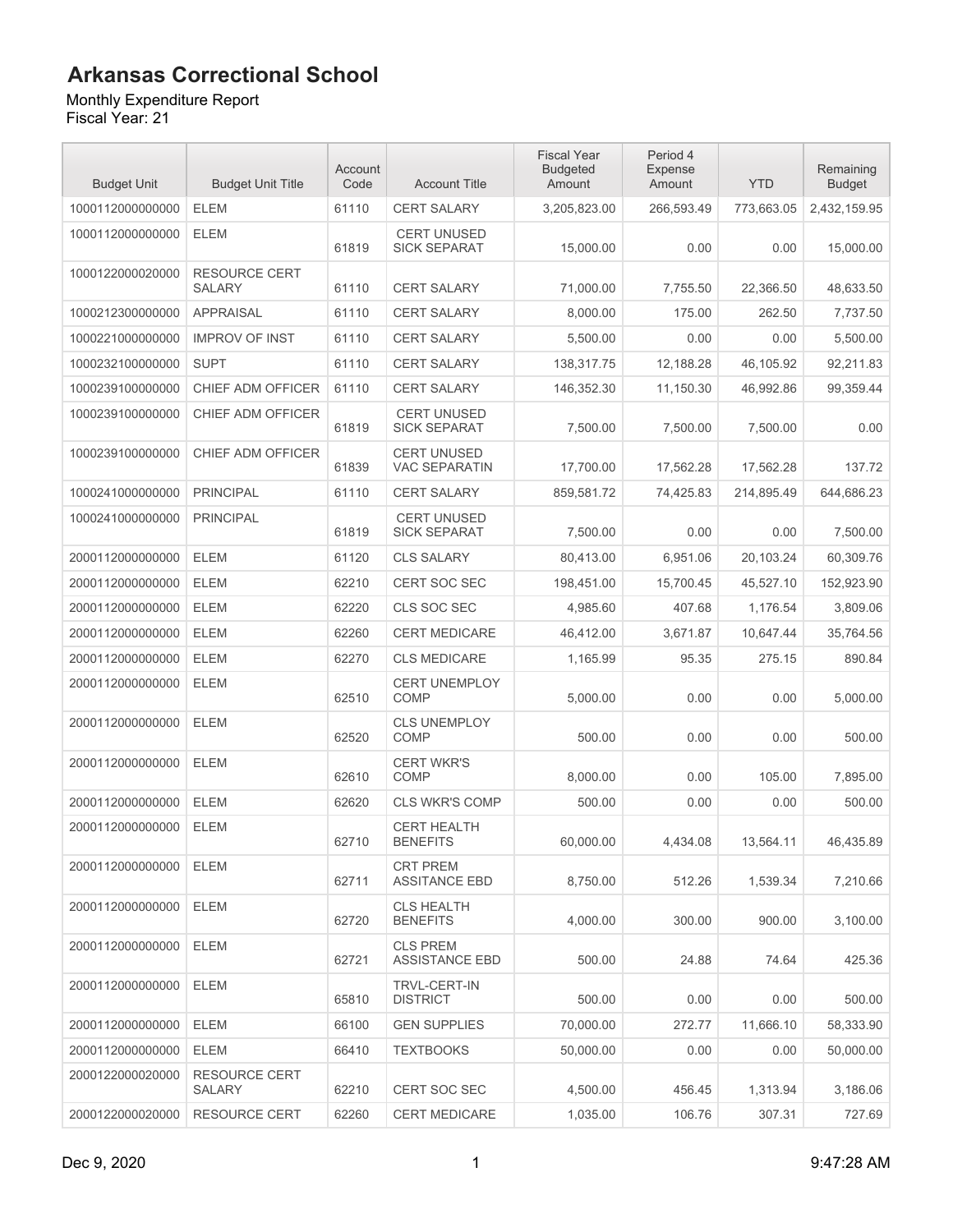#### Monthly Expenditure Report

| <b>Budget Unit</b> | <b>Budget Unit Title</b>              | Account<br>Code | <b>Account Title</b>                          | <b>Fiscal Year</b><br><b>Budgeted</b><br>Amount | Period 4<br>Expense<br>Amount | <b>YTD</b> | Remaining<br><b>Budget</b> |
|--------------------|---------------------------------------|-----------------|-----------------------------------------------|-------------------------------------------------|-------------------------------|------------|----------------------------|
|                    | <b>SALARY</b>                         |                 |                                               |                                                 |                               |            |                            |
| 2000122000020000   | <b>RESOURCE CERT</b><br><b>SALARY</b> | 62510           | <b>CERT UNEMPLOY</b><br><b>COMP</b>           | 400.00                                          | 0.00                          | 0.00       | 400.00                     |
| 2000122000020000   | <b>RESOURCE CERT</b><br><b>SALARY</b> | 62610           | <b>CERT WKR'S</b><br><b>COMP</b>              | 300.00                                          | 0.00                          | 0.00       | 300.00                     |
| 2000122000020000   | <b>RESOURCE CERT</b><br>SALARY        | 62710           | <b>CERT HEALTH</b><br><b>BENEFITS</b>         | 2.000.00                                        | 150.00                        | 450.00     | 1,550.00                   |
| 2000122000020000   | <b>RESOURCE CERT</b><br><b>SALARY</b> | 62711           | <b>CRT PREM</b><br><b>ASSITANCE EBD</b>       | 500.00                                          | 8.61                          | 25.83      | 474.17                     |
| 2000122000020000   | <b>RESOURCE CERT</b><br><b>SALARY</b> | 63230           | PROF-ED-<br><b>CONSULTING</b>                 | 4,000.00                                        | 0.00                          | 0.00       | 4,000.00                   |
| 2000122000020000   | <b>RESOURCE CERT</b><br><b>SALARY</b> | 65810           | <b>TRVL-CERT-IN</b><br><b>DISTRICT</b>        | 300.00                                          | 0.00                          | 0.00       | 300.00                     |
| 2000122000020000   | <b>RESOURCE CERT</b><br><b>SALARY</b> | 66100           | <b>GEN SUPPLIES</b>                           | 1,000.00                                        | 0.00                          | 0.00       | 1,000.00                   |
| 2000122000020000   | <b>RESOURCE CERT</b><br><b>SALARY</b> | 66510           | <b>SOFTWARE</b><br><b>SUPPLIES</b>            | 1,000.00                                        | 0.00                          | 0.00       | 1,000.00                   |
| 2000212300000000   | <b>APPRAISAL</b>                      | 61120           | <b>CLS SALARY</b>                             | 8,000.00                                        | 1,037.50                      | 1,037.50   | 6,962.50                   |
| 2000212300000000   | <b>APPRAISAL</b>                      | 62210           | <b>CERT SOC SEC</b>                           | 500.00                                          | 10.85                         | 16.28      | 483.72                     |
| 2000212300000000   | <b>APPRAISAL</b>                      | 62220           | CLS SOC SEC                                   | 500.00                                          | 64.33                         | 64.33      | 435.67                     |
| 2000212300000000   | <b>APPRAISAL</b>                      | 62260           | <b>CERT MEDICARE</b>                          | 100.00                                          | 2.54                          | 3.81       | 96.19                      |
| 2000212300000000   | <b>APPRAISAL</b>                      | 62270           | <b>CLS MEDICARE</b>                           | 200.00                                          | 15.04                         | 15.04      | 184.96                     |
| 2000212300000000   | <b>APPRAISAL</b>                      | 62510           | <b>CERT UNEMPLOY</b><br><b>COMP</b>           | 120.00                                          | 0.00                          | 0.00       | 120.00                     |
| 2000212300000000   | <b>APPRAISAL</b>                      | 62520           | <b>CLS UNEMPLOY</b><br><b>COMP</b>            | 200.00                                          | 0.00                          | 0.00       | 200.00                     |
| 2000212300000000   | <b>APPRAISAL</b>                      | 62610           | <b>CERT WKR'S</b><br><b>COMP</b>              | 100.00                                          | 0.00                          | 0.27       | 99.73                      |
| 2000212300000000   | <b>APPRAISAL</b>                      | 62620           | <b>CLS WKR'S COMP</b>                         | 200.00                                          | 0.00                          | 0.00       | 200.00                     |
| 2000212300000000   | <b>APPRAISAL</b>                      | 63210           | <b>INSTRUCT SVS</b><br><b>PROF &amp; TECH</b> | 175.000.00                                      | 4,274.00                      | 5,160.00   | 169,840.00                 |
| 2000212300000000   | <b>APPRAISAL</b>                      | 66100           | <b>GEN SUPPLIES</b>                           | 90,000.00                                       | 0.00                          | 0.00       | 90,000.00                  |
| 2000221000000000   | <b>IMPR OF</b><br><b>INSTRUCTION</b>  | 62210           | <b>CERT SOC SEC</b>                           | 400.00                                          | 0.00                          | 0.00       | 400.00                     |
| 2000221000000000   | <b>IMPR OF</b><br><b>INSTRUCTION</b>  | 62260           | <b>CERT MEDICARE</b>                          | 200.00                                          | 0.00                          | 0.00       | 200.00                     |
| 2000221300000000   | <b>INSTR STAFF TRNG</b>               | 63310           | <b>INSTR STAFF</b><br><b>TRNG CERT</b>        | 40,000.00                                       | 20.57                         | 5,028.25   | 34,971.75                  |
| 2000221300000000   | <b>INSTR STAFF TRNG</b>               | 63320           | <b>CLASSIFIED</b>                             | 3,000.00                                        | 0.00                          | 0.00       | 3,000.00                   |
| 2000221300000000   | <b>INSTR STAFF TRNG</b>               | 65810           | <b>TRVL-CERT-IN</b><br><b>DISTRICT</b>        | 3,000.00                                        | 0.00                          | 1,192.80   | 1,807.20                   |
| 2000221300000000   | <b>INSTR STAFF TRNG</b>               | 65850           | TRVL CERT OUT<br><b>STATE</b>                 | 6,000.00                                        | 0.00                          | 0.00       | 6,000.00                   |
| 2000221300000000   | <b>INSTR STAFF TRNG</b>               | 65880           | <b>MEALS</b>                                  | 7,000.00                                        | 0.00                          | 0.00       | 7,000.00                   |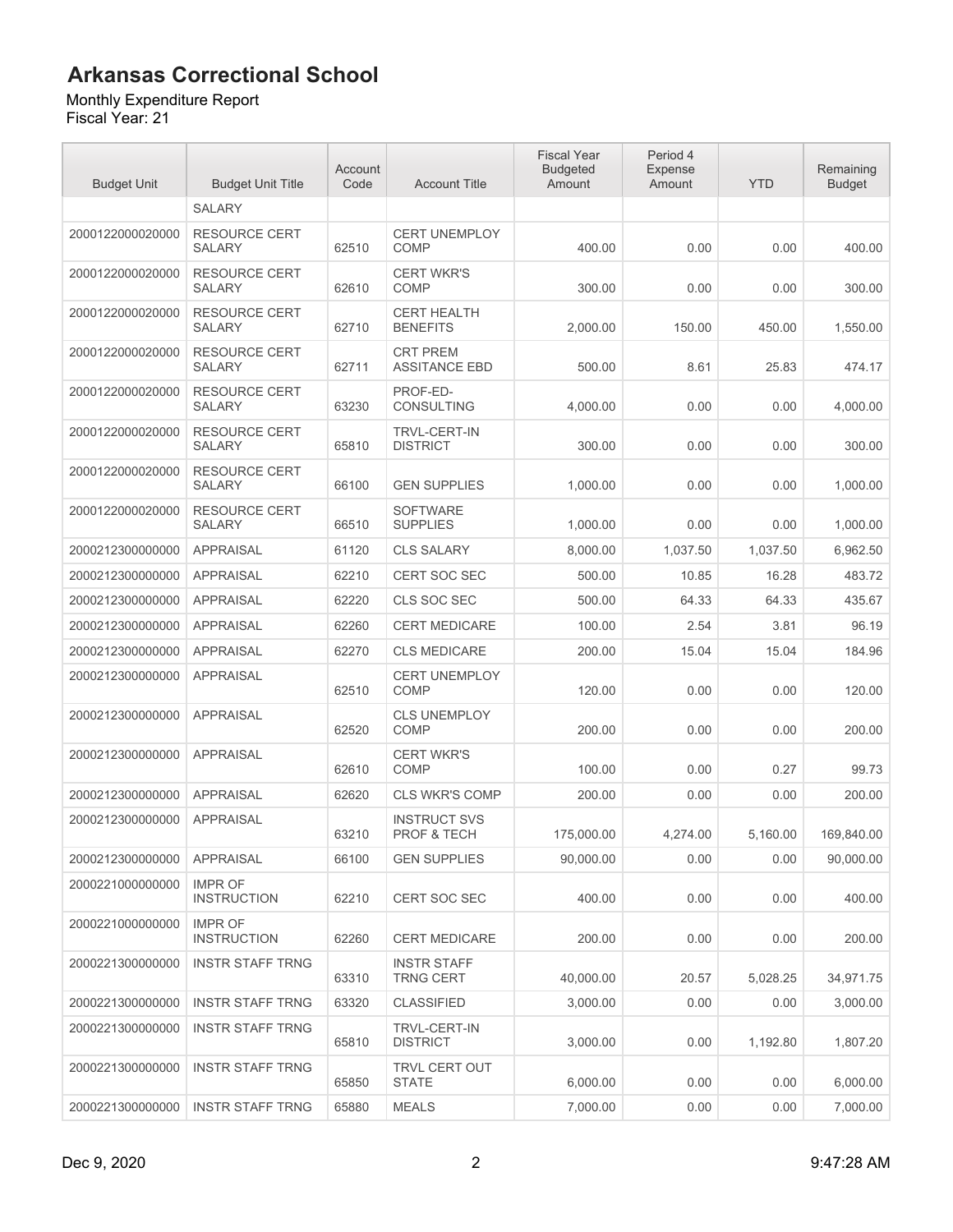#### Monthly Expenditure Report

| <b>Budget Unit</b> | <b>Budget Unit Title</b> | Account<br>Code | <b>Account Title</b>                         | <b>Fiscal Year</b><br><b>Budgeted</b><br>Amount | Period 4<br>Expense<br>Amount | <b>YTD</b> | Remaining<br><b>Budget</b> |
|--------------------|--------------------------|-----------------|----------------------------------------------|-------------------------------------------------|-------------------------------|------------|----------------------------|
| 2000221300000000   | <b>INSTR STAFF TRNG</b>  | 65890           | <b>LODGING</b>                               | 18,000.00                                       | 0.00                          | 0.00       | 18,000.00                  |
| 2000223000000000   | <b>INSTR TECHN</b>       | 63550           | <b>SOFTWARE</b><br><b>LICENSE</b>            | 1,000.00                                        | 0.00                          | 715.00     | 285.00                     |
| 2000223000000000   | <b>INSTR TECHN</b>       | 63900           | OTHER PURC<br>PROF/TECH SVS                  | 40,000.00                                       | 0.00                          | 0.00       | 40,000.00                  |
| 2000223000000000   | <b>INSTR TECHN</b>       | 64320           | <b>TECH REPAIRS &amp;</b><br><b>MAIN</b>     | 1.000.00                                        | 0.00                          | 75.94      | 924.06                     |
| 2000223000000000   | <b>INSTR TECHN</b>       | 66500           | <b>TECHN SUPPLIES</b>                        | 10,000.00                                       | 0.00                          | 0.00       | 10,000.00                  |
| 2000223000000000   | <b>INSTR TECHN</b>       | 66510           | <b>SOFTWARE</b><br><b>SUPPLIES</b>           | 150,000.00                                      | 0.00                          | 0.00       | 150,000.00                 |
| 2000223000000000   | <b>INSTR TECHN</b>       | 66527           | LOW VALUE<br><b>EQUIPMENT</b>                | 30,000.00                                       | 912.99                        | 4,179.99   | 25,820.01                  |
| 2000223000000000   | <b>INSTR TECHN</b>       | 67390           | <b>OTHER</b><br><b>EQUIPMENT</b>             | 30,000.00                                       | 0.00                          | 0.00       | 30,000.00                  |
| 2000232100000000   | <b>SUPT</b>              | 61120           | <b>CLS SALARY</b>                            | 45,000.00                                       | 0.00                          | 0.00       | 45.000.00                  |
| 2000232100000000   | <b>SUPT</b>              | 62210           | <b>CERT SOC SEC</b>                          | 8,537.40                                        | 742.62                        | 2,806.35   | 5,731.05                   |
| 2000232100000000   | <b>SUPT</b>              | 62220           | CLS SOC SEC                                  | 2,800.00                                        | 0.00                          | 0.00       | 2,800.00                   |
| 2000232100000000   | <b>SUPT</b>              | 62260           | <b>CERT MEDICARE</b>                         | 2.005.61                                        | 173.68                        | 656.32     | 1,349.29                   |
| 2000232100000000   | <b>SUPT</b>              | 62270           | <b>CLS MEDICARE</b>                          | 700.00                                          | 0.00                          | 0.00       | 700.00                     |
| 2000232100000000   | <b>SUPT</b>              | 62510           | <b>CERT UNEMPLOY</b><br><b>COMP</b>          | 200.00                                          | 0.00                          | 0.00       | 200.00                     |
| 2000232100000000   | <b>SUPT</b>              | 62520           | <b>CLS UNEMPLOY</b><br><b>COMP</b>           | 200.00                                          | 0.00                          | 0.00       | 200.00                     |
| 2000232100000000   | <b>SUPT</b>              | 62610           | <b>CERT WKR'S</b><br><b>COMP</b>             | 300.00                                          | 0.00                          | 0.00       | 300.00                     |
| 2000232100000000   | <b>SUPT</b>              | 62620           | <b>CLS WKR'S COMP</b>                        | 200.00                                          | 0.00                          | 0.00       | 200.00                     |
| 2000232100000000   | <b>SUPT</b>              | 62710           | <b>CERT HEALTH</b><br><b>BENEFITS</b>        | 1,200.00                                        | 100.00                        | 400.00     | 800.00                     |
| 2000232100000000   | <b>SUPT</b>              | 62711           | <b>CRT PREM</b><br><b>ASSITANCE EBD</b>      | 300.00                                          | 6.38                          | 25.52      | 274.48                     |
| 2000232100000000   | <b>SUPT</b>              | 62720           | <b>CLS HEALTH</b><br><b>BENEFITS</b>         | 1,200.00                                        | 0.00                          | 0.00       | 1,200.00                   |
| 2000232100000000   | <b>SUPT</b>              | 62721           | <b>CLS PREM</b><br><b>ASSISTANCE EBD</b>     | 300.00                                          | 0.00                          | 0.00       | 300.00                     |
| 2000232100000000   | <b>SUPT</b>              | 63441           | LEGAL-LIT                                    | 3,000.00                                        | 0.00                          | 0.00       | 3,000.00                   |
| 2000232100000000   | <b>SUPT</b>              | 63445           | LEGAL-RES&OPIN                               | 5.000.00                                        | 0.00                          | 427.50     | 4,572.50                   |
| 2000232100000000   | <b>SUPT</b>              | 63900           | OTHER PURC<br>PROF/TECH SVS                  | 30,000.00                                       | 0.00                          | 0.00       | 30,000.00                  |
| 2000232100000000   | <b>SUPT</b>              | 63901           | <b>RESEARCH</b>                              | 0.00                                            | 0.00                          | 84.045.00  | $-84,045.00$               |
| 2000232100000000   | <b>SUPT</b>              | 64310           | NON-TECH<br><b>REPAIR &amp; MAINT</b>        | 0.00                                            | 154.00                        | 154.00     | $-154.00$                  |
| 2000232100000000   | <b>SUPT</b>              | 64420           | <b>RENTAL EQUIP &amp;</b><br><b>VEHICLES</b> | 4,000.00                                        | 169.40                        | 995.50     | 3,004.50                   |
| 2000232100000000   | <b>SUPT</b>              | 65210           | <b>PROPERTY</b>                              | 5,000.00                                        | 0.00                          | 4,133.17   | 866.83                     |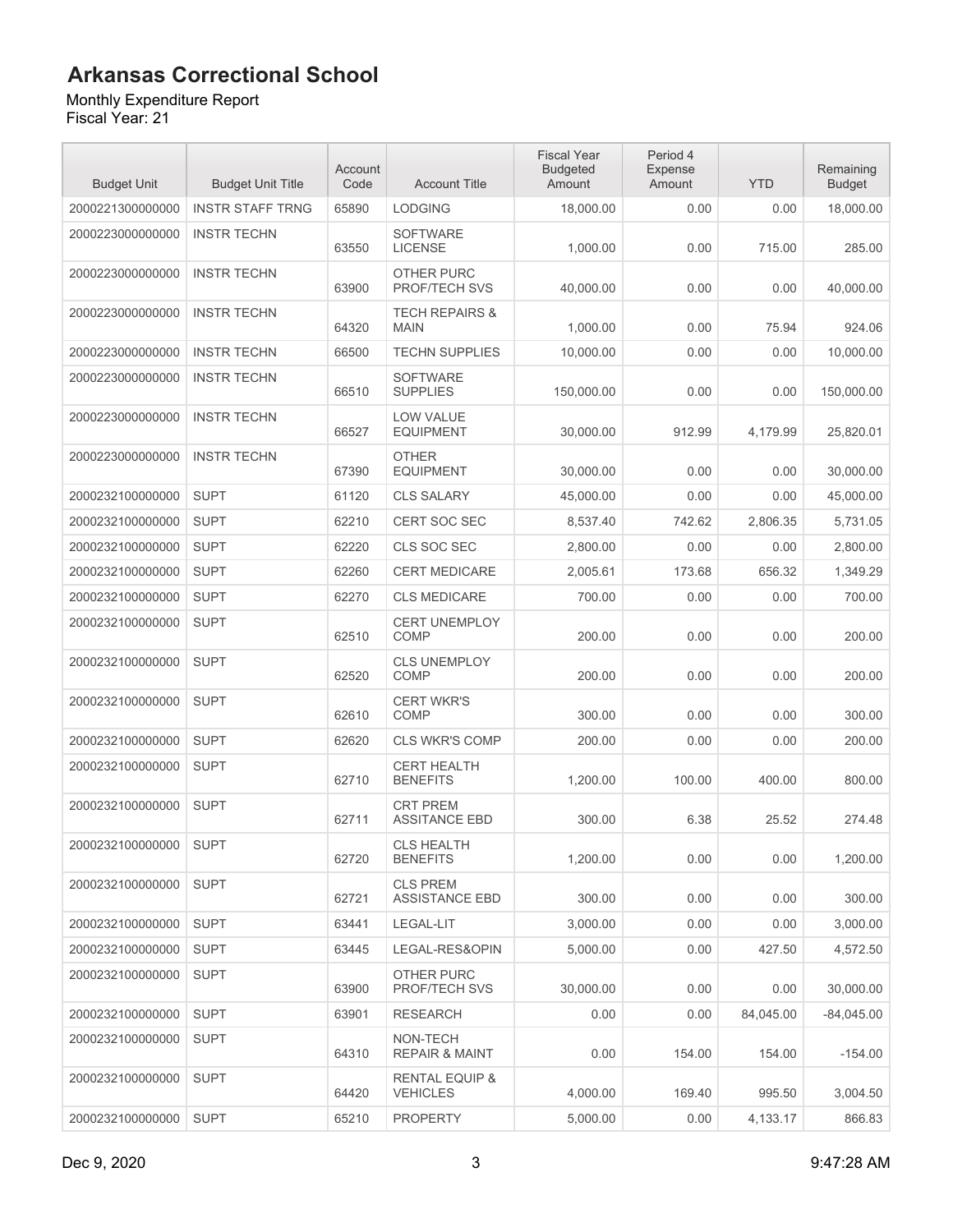Monthly Expenditure Report Fiscal Year: 21

| <b>Budget Unit</b> | <b>Budget Unit Title</b> | Account<br>Code | <b>Account Title</b>                    | <b>Fiscal Year</b><br><b>Budgeted</b><br>Amount | Period 4<br>Expense<br>Amount | <b>YTD</b> | Remaining<br><b>Budget</b> |
|--------------------|--------------------------|-----------------|-----------------------------------------|-------------------------------------------------|-------------------------------|------------|----------------------------|
|                    |                          |                 | <b>INSURANCE</b>                        |                                                 |                               |            |                            |
| 2000232100000000   | <b>SUPT</b>              | 65240           | <b>FLEET</b><br><b>INSURANCE</b>        | 15,000.00                                       | 0.00                          | 11,112.00  | 3,888.00                   |
| 2000232100000000   | <b>SUPT</b>              | 65290           | <b>OTHER</b><br><b>INSURANCE</b>        | 500.00                                          | 0.00                          | 0.00       | 500.00                     |
| 2000232100000000   | <b>SUPT</b>              | 65310           | <b>TELEPHONE</b>                        | 15,000.00                                       | 546.50                        | 2,185.71   | 12,814.29                  |
| 2000232100000000   | <b>SUPT</b>              | 65311           | <b>EMAIL PYMNT</b>                      | 15,000.00                                       | 1,262.51                      | 4,363.95   | 10,636.05                  |
| 2000232100000000   | <b>SUPT</b>              | 65320           | <b>POSTAGE</b>                          | 1,500.00                                        | 165.00                        | 165.00     | 1,335.00                   |
| 2000232100000000   | <b>SUPT</b>              | 65400           | <b>ADVERTISING</b>                      | 1,500.00                                        | 0.00                          | 0.00       | 1,500.00                   |
| 2000232100000000   | <b>SUPT</b>              | 65500           | <b>PRINTING &amp;</b><br><b>BINDING</b> | 2,000.00                                        | 0.00                          | 0.00       | 2,000.00                   |
| 2000232100000000   | <b>SUPT</b>              | 65810           | <b>TRVL-CERT-IN</b><br><b>DISTRICT</b>  | 1,000.00                                        | 0.00                          | 0.00       | 1,000.00                   |
| 2000232100000000   | <b>SUPT</b>              | 65880           | <b>MEALS</b>                            | 500.00                                          | 0.00                          | 0.00       | 500.00                     |
| 2000232100000000   | <b>SUPT</b>              | 65890           | <b>LODGING</b>                          | 600.00                                          | 0.00                          | 0.00       | 600.00                     |
| 2000232100000000   | <b>SUPT</b>              | 66100           | <b>GEN SUPPLIES</b>                     | 8,000.00                                        | 871.23                        | 4,369.63   | 3,630.37                   |
| 2000232100000000   | <b>SUPT</b>              | 66220           | <b>ELECTRICITY</b>                      | 15,000.00                                       | 594.81                        | 3,734.73   | 11,265.27                  |
| 2000232100000000   | <b>SUPT</b>              | 66430           | <b>PERIODICALS</b>                      | 500.00                                          | 0.00                          | 0.00       | 500.00                     |
| 2000232100000000   | <b>SUPT</b>              | 67390           | <b>OTHER</b><br><b>EQUIPMENT</b>        | 5,000.00                                        | 0.00                          | 0.00       | 5,000.00                   |
| 2000232100000000   | <b>SUPT</b>              | 68100           | <b>DUES AND FEES</b>                    | 1,500.00                                        | 0.00                          | 0.00       | 1,500.00                   |
| 2000232100000000   | <b>SUPT</b>              | 68117           | <b>ASBA DUES/FEES</b>                   | 0.00                                            | 0.00                          | 400.00     | $-400.00$                  |
| 2000239100000000   | CHIEF ADM OFFI           | 62210           | <b>CERT SOC SEC</b>                     | 8,537.17                                        | 1,891.07                      | 4,107.52   | 4,429.65                   |
| 2000239100000000   | CHIEF ADM OFFI           | 62260           | <b>CERT MEDICARE</b>                    | 2,122.11                                        | 525.97                        | 1,044.34   | 1,077.77                   |
| 2000239100000000   | CHIEF ADM OFFI           | 62510           | <b>CERT UNEMPLOY</b><br><b>COMP</b>     | 200.00                                          | 0.00                          | 0.00       | 200.00                     |
| 2000239100000000   | CHIEF ADM OFFI           | 62610           | <b>CERT WKR'S</b><br>COMP               | 300.00                                          | 0.00                          | 0.00       | 300.00                     |
| 2000239100000000   | CHIEF ADM OFFI           | 65810           | TRVL-CERT-IN<br><b>DISTRICT</b>         | 1,000.00                                        | 0.00                          | 0.00       | 1,000.00                   |
| 2000239100000000   | CHIEF ADM OFFI           | 65880           | <b>MEALS</b>                            | 500.00                                          | 0.00                          | 0.00       | 500.00                     |
| 2000239100000000   | CHIEF ADM OFFI           | 65890           | <b>LODGING</b>                          | 800.00                                          | 0.00                          | 0.00       | 800.00                     |
| 2000239100000000   | CHIEF ADM OFFI           | 66100           | <b>GEN SUPPLIES</b>                     | 3,000.00                                        | 0.00                          | 0.00       | 3,000.00                   |
| 2000239100000000   | CHIEF ADM OFFI           | 67320           | <b>VEHICLES</b>                         | 25,000.00                                       | 0.00                          | 0.00       | 25,000.00                  |
| 2000239100000000   | CHIEF ADM OFFI           | 68100           | <b>DUES AND FEES</b>                    | 500.00                                          | 0.00                          | 0.00       | 500.00                     |
| 2000241000000000   | <b>PRINCIPAL</b>         | 61120           | <b>CLS SALARY</b>                       | 52,146.00                                       | 4,839.24                      | 17,382.00  | 34,764.00                  |
| 2000241000000000   | <b>PRINCIPAL</b>         | 62210           | CERT SOC SEC                            | 53,294.08                                       | 4,317.11                      | 12,434.27  | 40,859.81                  |
| 2000241000000000   | <b>PRINCIPAL</b>         | 62220           | CLS SOC SEC                             | 3,233.05                                        | 272.52                        | 970.22     | 2,262.83                   |
| 2000241000000000   | <b>PRINCIPAL</b>         | 62260           | <b>CERT MEDICARE</b>                    | 12,463.94                                       | 1,009.64                      | 2,908.01   | 9,555.93                   |
| 2000241000000000   | <b>PRINCIPAL</b>         | 62270           | <b>CLS MEDICARE</b>                     | 755.12                                          | 63.73                         | 226.90     | 528.22                     |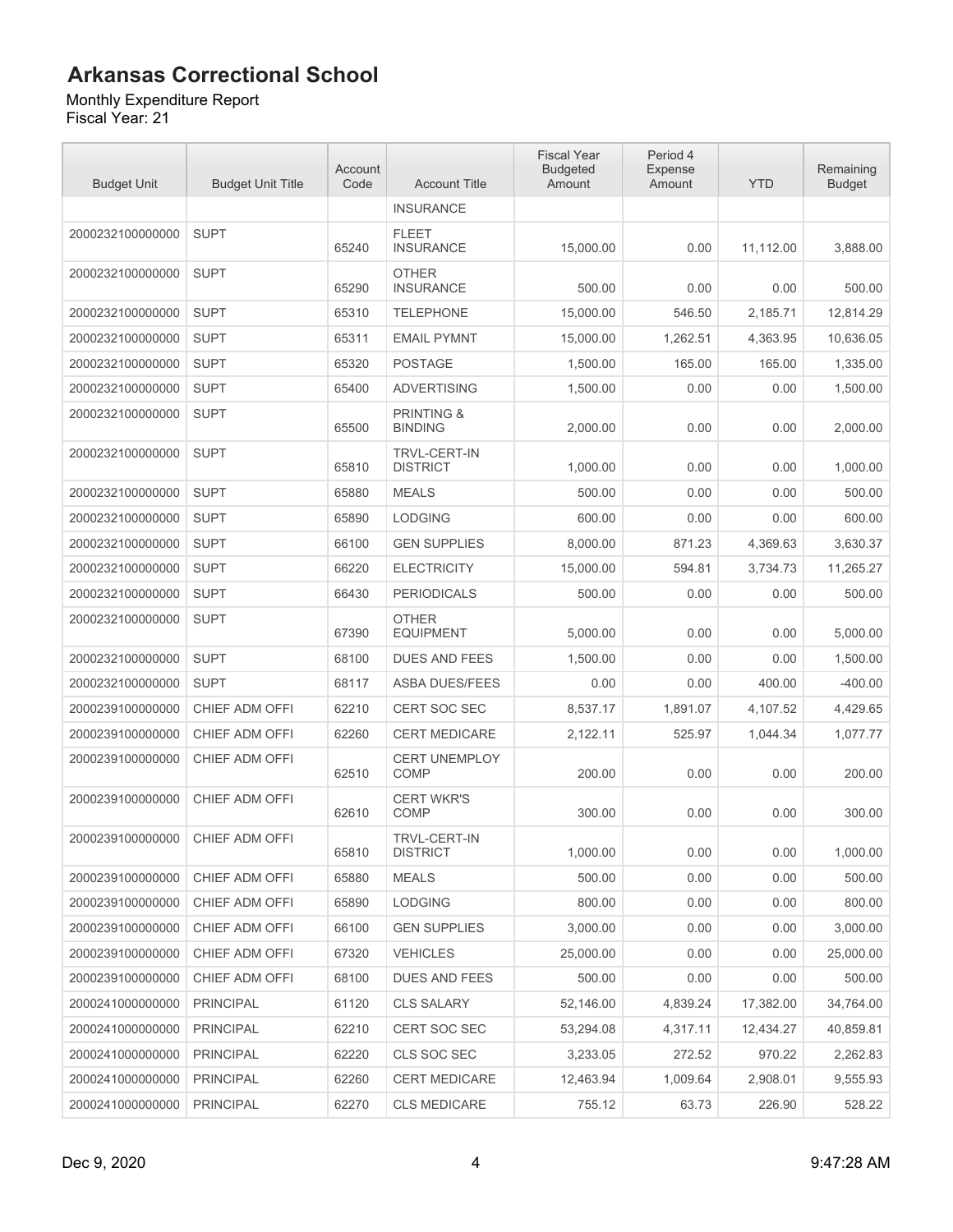#### Monthly Expenditure Report

| <b>Budget Unit</b> | <b>Budget Unit Title</b> | Account<br>Code | <b>Account Title</b>                         | <b>Fiscal Year</b><br><b>Budgeted</b><br>Amount | Period 4<br>Expense<br>Amount | <b>YTD</b> | Remaining<br><b>Budget</b> |
|--------------------|--------------------------|-----------------|----------------------------------------------|-------------------------------------------------|-------------------------------|------------|----------------------------|
| 2000241000000000   | <b>PRINCIPAL</b>         | 62510           | <b>CERT UNEMPLOY</b><br><b>COMP</b>          | 1,000.00                                        | 0.00                          | 0.00       | 1,000.00                   |
| 2000241000000000   | <b>PRINCIPAL</b>         | 62520           | <b>CLS UNEMPLOY</b><br><b>COMP</b>           | 200.00                                          | 0.00                          | 0.00       | 200.00                     |
| 2000241000000000   | <b>PRINCIPAL</b>         | 62610           | <b>CERT WKR'S</b><br><b>COMP</b>             | 2,000.00                                        | 0.00                          | 0.00       | 2,000.00                   |
| 2000241000000000   | <b>PRINCIPAL</b>         | 62620           | <b>CLS WKR'S COMP</b>                        | 300.00                                          | 0.00                          | 0.00       | 300.00                     |
| 2000241000000000   | <b>PRINCIPAL</b>         | 62710           | <b>CERT HEALTH</b><br><b>BENEFITS</b>        | 15,000.00                                       | 946.02                        | 2,838.06   | 12,161.94                  |
| 2000241000000000   | <b>PRINCIPAL</b>         | 62711           | <b>CRT PREM</b><br><b>ASSITANCE EBD</b>      | 3,000.00                                        | 191.89                        | 575.67     | 2,424.33                   |
| 2000241000000000   | <b>PRINCIPAL</b>         | 62720           | <b>CLS HEALTH</b><br><b>BENEFITS</b>         | 1,200.00                                        | 0.00                          | 0.00       | 1,200.00                   |
| 2000241000000000   | <b>PRINCIPAL</b>         | 62721           | <b>CLS PREM</b><br><b>ASSISTANCE EBD</b>     | 200.00                                          | 0.00                          | 0.00       | 200.00                     |
| 2000241000000000   | <b>PRINCIPAL</b>         | 64420           | <b>RENTAL EQUIP &amp;</b><br><b>VEHICLES</b> | 20,000.00                                       | 1,208.09                      | 6,048.36   | 13,951.64                  |
| 2000241000000000   | <b>PRINCIPAL</b>         | 65810           | <b>TRVL-CERT-IN</b><br><b>DISTRICT</b>       | 1.000.00                                        | 0.00                          | 0.00       | 1,000.00                   |
| 2000241000000000   | <b>PRINCIPAL</b>         | 65880           | <b>MEALS</b>                                 | 500.00                                          | 0.00                          | 0.00       | 500.00                     |
| 2000241000000000   | <b>PRINCIPAL</b>         | 65890           | <b>LODGING</b>                               | 500.00                                          | 0.00                          | 0.00       | 500.00                     |
| 2000241000000000   | <b>PRINCIPAL</b>         | 66100           | <b>GEN SUPPLIES</b>                          | 10,000.00                                       | 592.86                        | 1,507.45   | 8,492.55                   |
| 2000241000000000   | <b>PRINCIPAL</b>         | 66110           | <b>COPIER</b><br><b>OVERAGES</b>             | 1,000.00                                        | 0.00                          | 0.00       | 1,000.00                   |
| 2000250100000000   | <b>BUSINESS SER</b>      | 61120           | <b>CLS SALARY</b>                            | 176,025.10                                      | 15,598.76                     | 58,675.04  | 117,350.06                 |
| 2000250100000000   | <b>BUSINESS SER</b>      | 62220           | CLS SOC SEC                                  | 10,913.56                                       | 919.48                        | 3,448.43   | 7,465.13                   |
| 2000250100000000   | <b>BUSINESS SER</b>      | 62270           | <b>CLS MEDICARE</b>                          | 2,552.36                                        | 215.04                        | 806.48     | 1,745.88                   |
| 2000250100000000   | <b>BUSINESS SER</b>      | 62520           | <b>CLS UNEMPLOY</b><br>COMP                  | 400.00                                          | 0.00                          | 0.00       | 400.00                     |
| 2000250100000000   | <b>BUSINESS SER</b>      | 62620           | <b>CLS WKR'S COMP</b>                        | 500.00                                          | 0.00                          | 0.00       | 500.00                     |
| 2000250100000000   | <b>BUSINESS SER</b>      | 62720           | <b>CLS HEALTH</b><br><b>BENEFITS</b>         | 2.400.00                                        | 200.00                        | 800.00     | 1,600.00                   |
| 2000250100000000   | <b>BUSINESS SER</b>      | 62721           | <b>CLS PREM</b><br><b>ASSISTANCE EBD</b>     | 500.00                                          | 25.86                         | 103.44     | 396.56                     |
| 2000250100000000   | <b>BUSINESS SER</b>      | 65820           | <b>TRVL-CLS IN</b><br><b>DISTRICT</b>        | 500.00                                          | 0.00                          | 0.00       | 500.00                     |
| 2000250100000000   | <b>BUSINESS SER</b>      | 65880           | <b>MEALS</b>                                 | 500.00                                          | 0.00                          | 0.00       | 500.00                     |
| 2000250100000000   | <b>BUSINESS SER</b>      | 65890           | <b>LODGING</b>                               | 500.00                                          | 0.00                          | 0.00       | 500.00                     |
| 2000250100000000   | <b>BUSINESS SER</b>      | 66100           | <b>GEN SUPPLIES</b>                          | 2,000.00                                        | 0.00                          | 0.00       | 2,000.00                   |
| 2000258000000000   | ADM TECN SER             | 61120           | <b>CLS SALARY</b>                            | 56,021.00                                       | 5,162.19                      | 18,673.68  | 37,347.32                  |
| 2000258000000000   | ADM TECN SER             | 62220           | CLS SOC SEC                                  | 3,473.30                                        | 306.80                        | 1,104.74   | 2,368.56                   |
| 2000258000000000   | ADM TECN SER             | 62270           | <b>CLS MEDICARE</b>                          | 812.30                                          | 71.75                         | 258.38     | 553.92                     |
| 2000258000000000   | ADM TECN SER             | 62520           | <b>CLS UNEMPLOY</b>                          | 200.00                                          | 0.00                          | 0.00       | 200.00                     |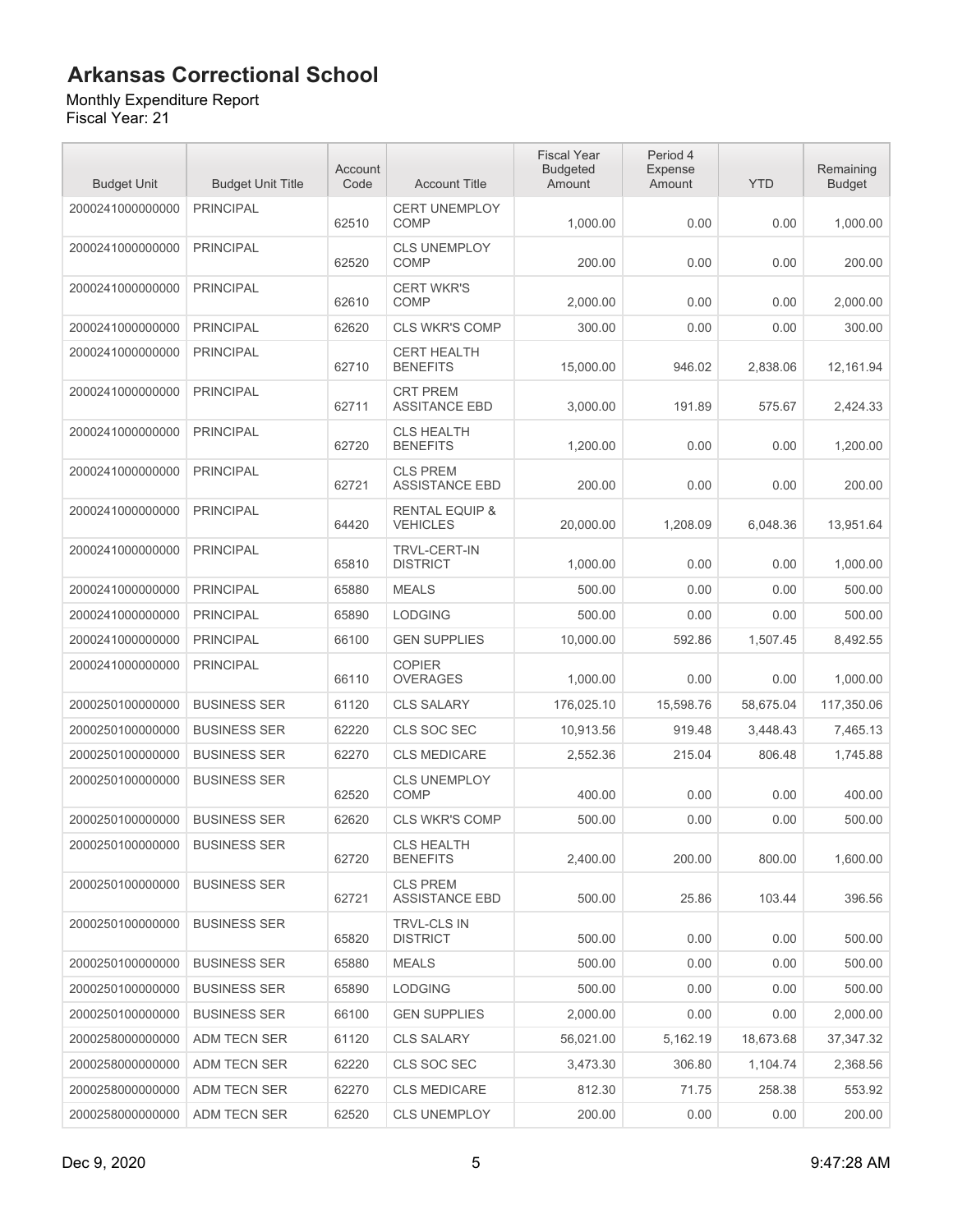Monthly Expenditure Report

| <b>Budget Unit</b> | <b>Budget Unit Title</b>            | Account<br>Code | <b>Account Title</b>                              | <b>Fiscal Year</b><br><b>Budgeted</b><br>Amount | Period 4<br>Expense<br>Amount | <b>YTD</b> | Remaining<br><b>Budget</b> |
|--------------------|-------------------------------------|-----------------|---------------------------------------------------|-------------------------------------------------|-------------------------------|------------|----------------------------|
|                    |                                     |                 | <b>COMP</b>                                       |                                                 |                               |            |                            |
| 2000258000000000   | ADM TECN SER                        | 62620           | <b>CLS WKR'S COMP</b>                             | 200.00                                          | 0.00                          | 0.00       | 200.00                     |
| 2000258000000000   | ADM TECN SER                        | 62720           | <b>CLS HEALTH</b><br><b>BENEFITS</b>              | 900.00                                          | 46.02                         | 184.08     | 715.92                     |
| 2000258000000000   | ADM TECN SER                        | 62721           | <b>CLS PREM</b><br><b>ASSISTANCE EBD</b>          | 100.00                                          | 0.00                          | 0.00       | 100.00                     |
| 2000258000000000   | <b>ADM TECN SER</b>                 | 63530           | <b>SOFTWARE</b><br><b>MAINTENANCE &amp;</b><br>SU | 1.000.00                                        | 0.00                          | 8,131.00   | $-7,131.00$                |
| 2000258000000000   | ADM TECN SER                        | 63560           | <b>INFORMATION</b><br><b>TECHNOLOGY</b>           | 3,000.00                                        | 650.00                        | 650.00     | 2,350.00                   |
| 2000258000000000   | ADM TECN SER                        | 63900           | <b>OTHER PURC</b><br>PROF/TECH SVS                | 7,000.00                                        | 0.00                          | 95.00      | 6,905.00                   |
| 2000258000000000   | ADM TECN SER                        | 65860           | <b>TRVL CLS OUT</b><br><b>STATE</b>               | 500.00                                          | 0.00                          | 0.00       | 500.00                     |
| 2000258000000000   | <b>ADM TECN SER</b>                 | 65880           | <b>MEALS</b>                                      | 300.00                                          | 0.00                          | 0.00       | 300.00                     |
| 2000258000000000   | <b>ADM TECN SER</b>                 | 65890           | <b>LODGING</b>                                    | 500.00                                          | 0.00                          | 0.00       | 500.00                     |
| 2000258000000000   | ADM TECN SER                        | 66500           | <b>TECHN SUPPLIES</b>                             | 4.000.00                                        | 0.00                          | 125.27     | 3,874.73                   |
| 2000258000000000   | <b>ADM TECN SER</b>                 | 66510           | <b>SOFTWARE</b><br><b>SUPPLIES</b>                | 2,000.00                                        | 0.00                          | 0.00       | 2,000.00                   |
| 2000258000000000   | ADM TECN SER                        | 66527           | <b>LOW VALUE</b><br><b>EQUIPMENT</b>              | 4,000.00                                        | 0.00                          | 0.00       | 4,000.00                   |
| 2000258000000000   | <b>ADM TECN SER</b>                 | 67390           | <b>OTHER</b><br><b>EQUIPMENT</b>                  | 6,000.00                                        | 0.00                          | 0.00       | 6,000.00                   |
| 2000261000000000   | OPER BUILD                          | 64310           | NON-TECH<br><b>REPAIR &amp; MAINT</b>             | 15,000.00                                       | 0.00                          | 0.00       | 15,000.00                  |
| 2000265000000000   | <b>VEHICLE</b>                      | 64310           | NON-TECH<br><b>REPAIR &amp; MAINT</b>             | 12,000.00                                       | 144.23                        | 222.01     | 11,777.99                  |
| 2000265000000000   | <b>VEHICLE</b>                      | 66100           | <b>GEN SUPPLIES</b>                               | 1,000.00                                        | 0.00                          | 0.00       | 1,000.00                   |
| 2000265000000000   | <b>VEHICLE</b>                      | 66260           | <b>GASOLINE/DIESEL</b>                            | 15,000.00                                       | 836.76                        | 1,498.16   | 13,501.84                  |
| 3000452000000000   | <b>BUILDING</b><br>NONINSTRUCTIONAL | 64500           | <b>CONSTRUCTION</b><br><b>SERVICES</b>            | 150,000.00                                      | 0.00                          | 0.00       | 150,000.00                 |
| 6510221000000000   | <b>CURR SUPERVISION</b>             | 61110           | <b>CERT SALARY</b>                                | 45,541.58                                       | 5,256.17                      | 20,036.09  | 25,505.49                  |
| 6510221000000000   | <b>CURR SUPERVISION</b>             | 62210           | <b>CERT SOC SEC</b>                               | 4,047.24                                        | 315.90                        | 1,194.66   | 2,852.58                   |
| 6510221000000000   | <b>CURR SUPERVISION</b>             | 62260           | <b>CERT MEDICARE</b>                              | 946.54                                          | 73.88                         | 279.40     | 667.14                     |
| 6510221000000000   | <b>CURR SUPERVISION</b>             | 62310           | CERT TCH RET-<br><b>CONT</b>                      | 9.503.53                                        | 762.14                        | 2,905.22   | 6,598.31                   |
| 6510221000000000   | <b>CURR SUPERVISION</b>             | 62510           | <b>CERT UNEMPLOY</b><br>COMP                      | 200.00                                          | 0.00                          | 0.00       | 200.00                     |
| 6510221000000000   | <b>CURR SUPERVISION</b>             | 62610           | <b>CERT WKR'S</b><br>COMP                         | 200.00                                          | 0.00                          | 0.00       | 200.00                     |
| 6510221000000000   | <b>CURR SUPERVISION</b>             | 62710           | <b>CERT HEALTH</b><br><b>BENEFITS</b>             | 3,423.84                                        | 261.87                        | 723.74     | 2,700.10                   |
| 6510221000000000   | <b>CURR SUPERVISION</b>             | 62711           | <b>CRT PREM</b><br><b>ASSITANCE EBD</b>           | 96.38                                           | 6.38                          | 25.52      | 70.86                      |